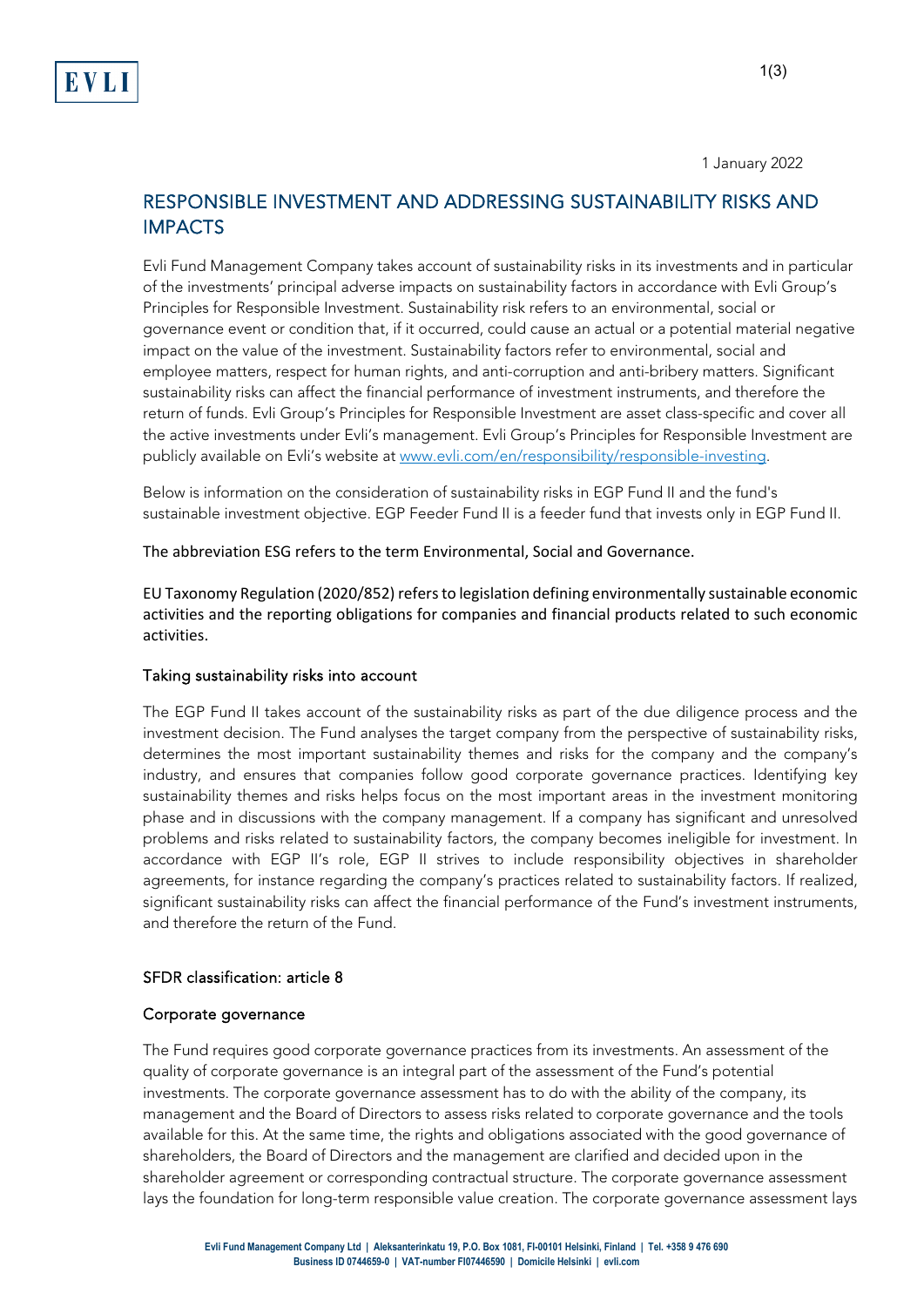the foundation for long-term responsible value creation. As part of the sustainability plan and strategy described below, sustainability indicators related to corporate governance are also established.

# Promotion of sustainability factors

The Fund promotes sustainability factors related to the environment and society as part of investment operations by systematically integrating responsibility factors into investment analyses and by engaging with and excluding companies. Therefore, sustainability factors are integrated throughout the investment process.

The Fund will draw up a sustainability plan with each target company with a view to finding the most suitable sustainability strategy for each target company. Once the strategy is complete, a set of sustainability indicators will be defined together with the company management and the Board of Directors as part of the implementation of the strategy. The indicators are always company-specific and may include measures for monitoring biodiversity, climate change, personnel satisfaction, occupational safety and diversity, the company's tax footprint and the diversity of decision-makers. For each company, as owners we aim to ensure that the company monitors and reports its sustainability indicators and, if necessary, changes the direction of its operations. The Fund reports annually on the performance of target companies to investors. The reports are comparable by company in a time series.

The fund promotes climate change mitigation as part of the promotion of characteristics associated with the environment by engaging with companies and excluding certain sectors, for example. The fund may make investments in environmentally sustainable economic activities, transitional activities or enabling economic activities that meet the criteria of the EU Taxonomy Regulation, but the fund does not undertake to make only such investments. In order for an economic activity to be considered environmentally sustainable under the EU Taxonomy Regulation it must not, in addition to contributing to one or more environmental objectives, cause significant harm to other environmental objectives mentioned in the Regulation. The "do no significant harm" principle applies only to fund investments that take into account the EU criteria applicable to sustainable economic activities. The "do no significant harm" principle applies only to those investments underlying the fund that take into account the EU criteria for environmentally sustainable economic activities. The investments underlying the remaining portion of this fund do not take into account the EU criteria for environmentally sustainable economic activities.

Through active ownership, the fund promotes climate work in portfolio companies, including through semi-annual emissions calculations (Scope 1 & 2). The aim is to support all target companies in both emission calculation and emission reduction targets. For all target companies, the aim is for an independent third party to prepare a semiannual calculation of the company's carbon dioxide emissions together with the company. The fund is also committed to offsetting its share of the companies' emissions. As an owner, the Fund aims to improve the efficiency of the operations of each target company so that carbon dioxide emissions are annually reduced per unit produced. If the target companies do not themselves compensate for their carbon dioxide emissions, the fund management company will aim to compensate for the carbon dioxide emissions of each target company in proportion with the Fund's holding. If the amount of the emissions cannot be calculated for reasons beyond the control of the Fund, the amount of the emissions will be estimated by an external third party. The compensation will be paid by the third party. The results are annually reported to investors.

When analyzing the Fund's investments, certain corporate sectors, for example, are excluded. The Fund does not invest in companies with a higher than average carbon footprint (for example coal and steel companies). The Fund does not invest in companies with high social cost (for example betting, gambling or pornography). The Fund does not invest in companies whose corporate structure or model enables